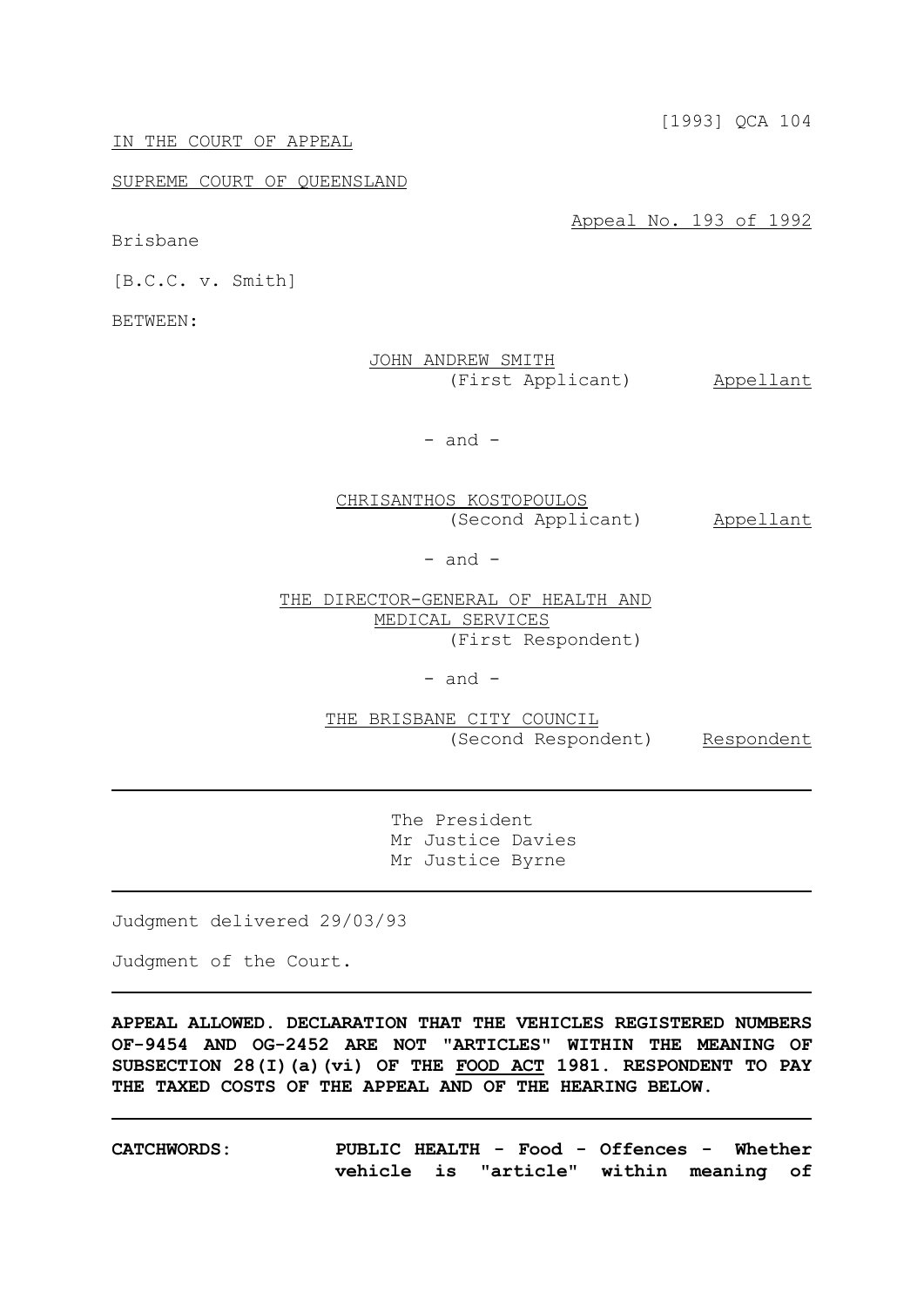# **section 28(1)(a)(vi) Food Act 1981**

City Solicitor for the Respondent

**WORDS AND PHRASES - "article"** - **Whether vehicle is "article" within meaning of section 28(1)(a)(vi) Food Act 1981**

Counsel: Mr J.S. Douglas Q.C. with him, Mr P.E. Nolan for the Appellants Mr P.J. Lyons Q.C. with him, Mr P.E. Hack for the Respondent Solicitors: Peter Channel and Associates for the

Appellants

Hearing Date(s): 08/02/93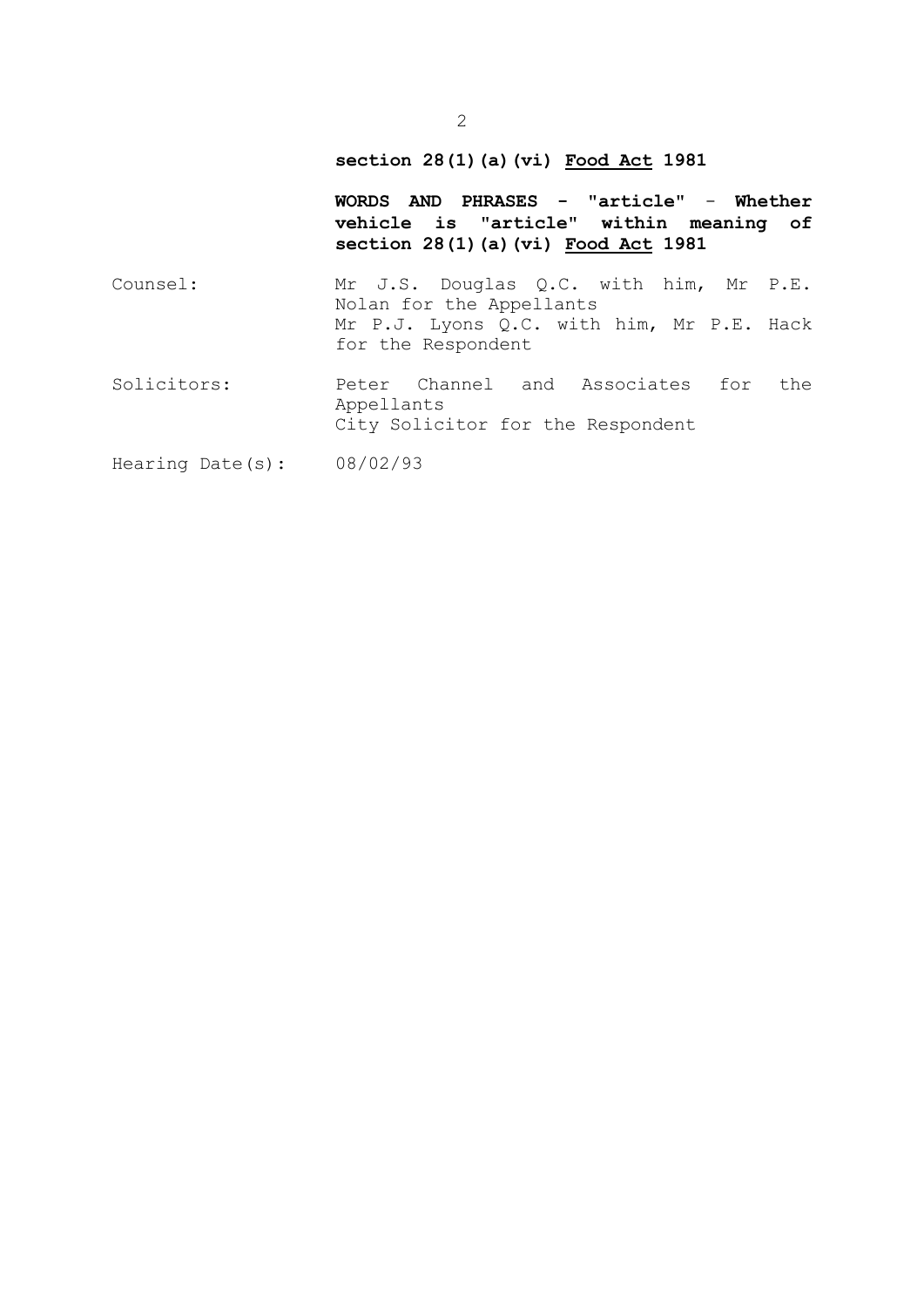#### THE COURT OF APPEAL

## SUPREME COURT OF QUEENSLAND

Appeal No. 193 of 1992

Brisbane

Before The President Mr Justice Davies Mr Justice Byrne

[B.C.C. v. Smith]

BETWEEN:

JOHN ANDREW SMITH (First Applicant) Appellant

 $-$  and  $-$ 

CHRISANTHOS KOSTOPOULOS (Second Applicant) Appellant

 $-$  and  $-$ 

THE DIRECTOR-GENERAL OF HEALTH AND MEDICAL SERVICES (First Respondent)

- and

THE BRISBANE CITY COUNCIL (Second Respondent) Respondent

REASONS FOR JUDGMENT - THE COURT

Judgment delivered 29/03/93

This is an appeal from a determination made in the Trial Division on 27 August 1992. The appeal seeks a declaration that two vehicles used by the appellant for the preparation and delivery of food are not "articles" within the meaning of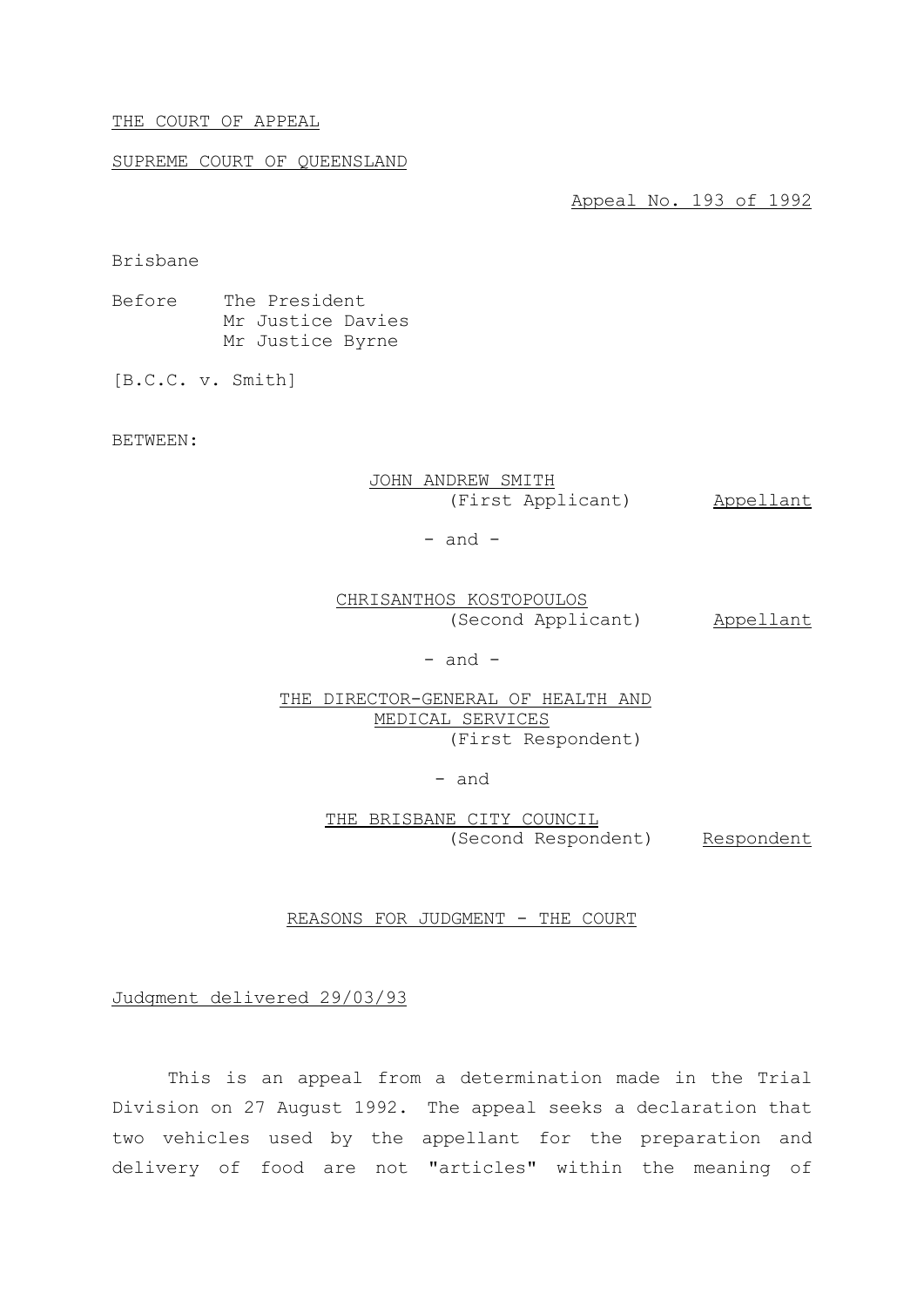subsection  $28(1)(a)(vi)$  of the Food Act 1981. The vehicles have been seized and detained by the respondent in reliance upon that provision, and it is common ground that it had no power to do so if the appellant's contention is correct.

For the purposes of this appeal, it is necessary to assume in favour of the respondent that there had been contraventions of the regulations in relation to each vehicle. It was not disputed for the appellant that such a breach was a contravention of the Act for the purpose of subsection  $28(1)(a)(vi)$ . Further, it was not in dispute that each vehicle is an "article" within paragraph (e) of the definition of article in subsection 5(1) of the Act, namely, a thing "... used for or in connexion with the sale or conveyance for sale of food". The respondent's argument depends entirely upon the importation of that definition into subsection  $28(1)(a)(vi)$ . However, as is made clear by the introductory words to subsection 5(1), the definition does not apply "where the contrary intention appears".

Potentially material sections of the Act include sections  $21(1)$ ,  $(2)$ ,  $(5)$  and  $(7)$   $28(1)(a)(ii)$ ,  $(iii)$ ,  $(iv)$  and  $(vi)$ ,  $(e)$ and  $(5)$ ,  $32$ ,  $33(5)$  and  $43(3)$  of the Act which respectively provide:

"**21. Powers with respect to unclean food store, food vehicle or appliance.** (1) Where the Director-General or a Local Authority is satisfied from an inspection made or caused to be made by him or it or from the report of an authorized officer that any food store, food vehicle or appliance is in an unclean or insanitary condition, he or it may, by order in writing served on the proprietor of the food store, food vehicle or appliance, direct that the food store, food vehicle or appliance specified in the order be put into a clean and sanitary condition to the satisfaction of an authorized officer within such time as is specified in the order.

(2) Where, after the expiration of the period specified in an order under subsection (1), the food store, food vehicle or appliance to which that order relates has not been put into a clean and sanitary condition to the satisfaction of an authorized officer, the Director-

2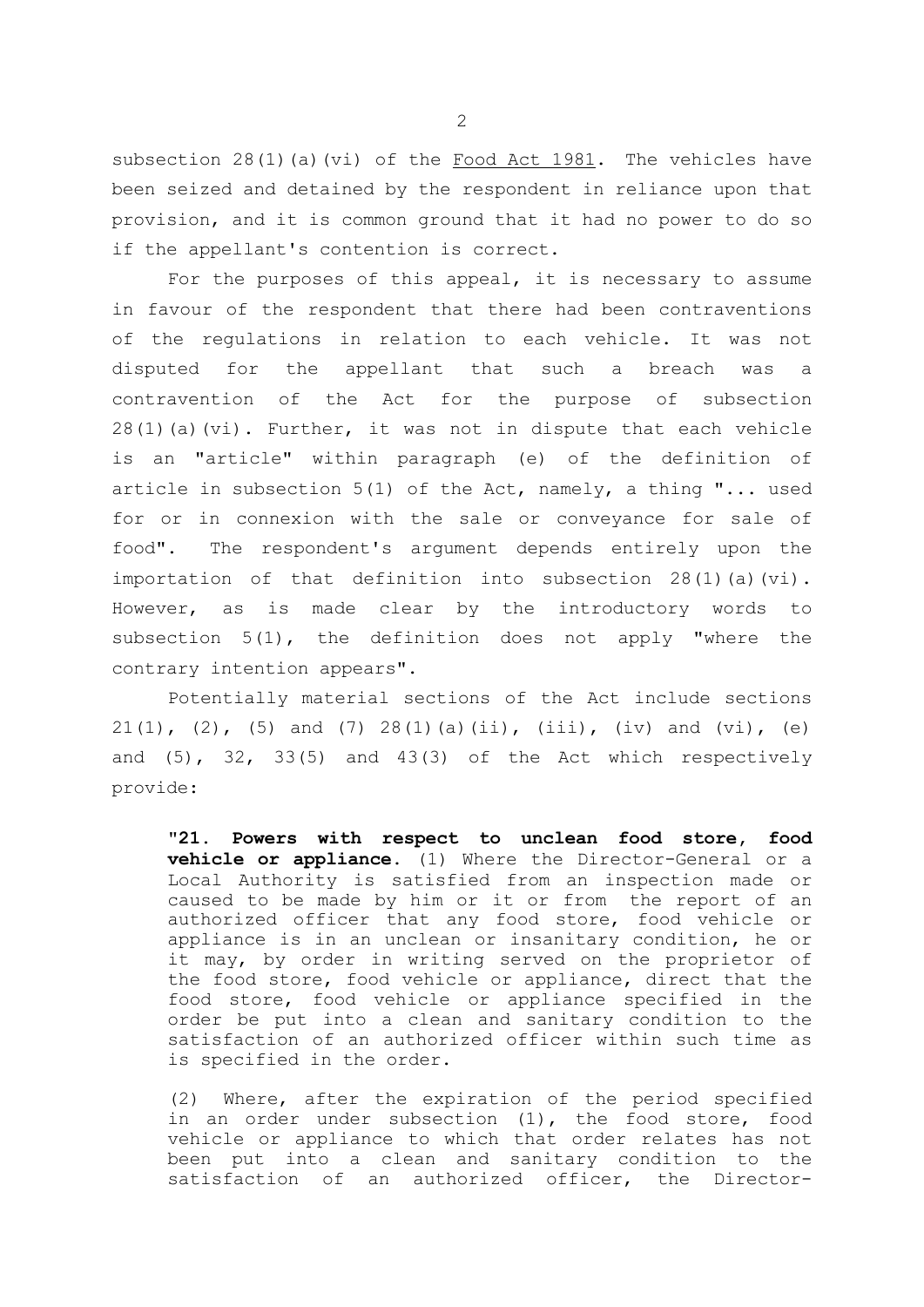General or Local Authority concerned may, by a further order in writing served on the proprietor of the food store, food vehicle or, as the case may be, appliance, direct that -

- (a) the food store shall not be kept or used for the sale or preparation, packing, storing, handling, serving or supplying for sale of food;
- (b) the food vehicle shall not be kept or used for the sale or preparation, packing, storing, handling, serving, supplying or conveying for sale of food;
- (c) the appliance shall not be used in or for the sale or preparation, packing, storing, handling, serving, supplying or conveying for sale of food or in the cleaning of any other appliance.

until an authorized officer has given to the proprietor of the food store, food vehicle or, as the case may be, appliance a certificate in writing that the food store, food vehicle or appliance has been put into and is in a clean and sanitary condition.

...

(5) (a) Where an authorized officer upon the completion of an inspection by him of any food store, food vehicle or appliance following a request under subsection (4) refuses to give to the proprietor a certificate under subsection (2) in respect of the food store, food vehicle or appliance so inspected, the proprietor may, within 14 days after the date of the refusal, appeal to a Magistrates Court constituted under the Justices Act 1886-1980 against that refusal.

(b) An appeal under this subsection -

- (i) shall be instituted and conducted as prescribed;
- (ii) shall not operate as a stay of a further order made under subsection (2);
- (iii) shall not affect the liability of a person and its decision in subsection (7).

(c) The court shall hear and determine the appeal and its decision thereon shall be final and without appeal.

Costs of and incidental to the appeal shall be in the discretion of the court.

...

(7) Where a further order under subsection (2) has been served on the proprietor of any food store, food vehicle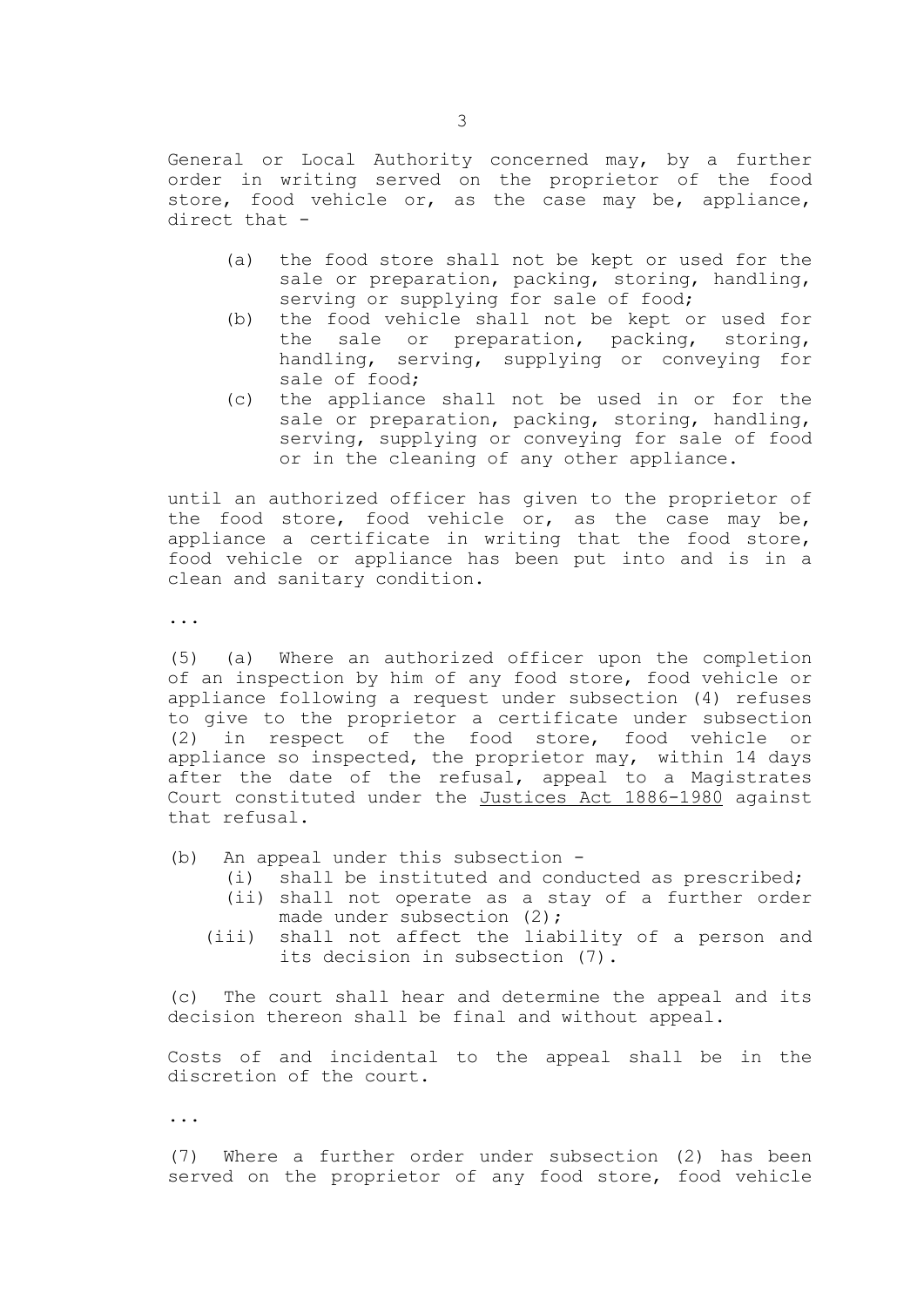or appliance and -

- (a) a certificate in respect of that food store, food vehicle or appliance has not been given subsequently under that subsection or deemed to have been given under subsection (vi); or
- (b) an appeal under subsection (5) against the refusal of an authorized officer to give a certificate has not been allowed,

a person who-

- (c) contrary to the further order
	- (i) keeps or uses the food store for the sale or preparation, packing, storing, handling, serving or supplying for sale of food;
	- (ii) keeps or uses the food vehicle for the sale or preparation, packing, storing, handling, serving, supplying or conveying for sale of food;
	- (iii) uses the appliance in or for the sale or preparation, packing, storing, handling, serving, supplying or conveying for sale of food or in or for the cleaning of any other appliance; or
- (d) fails to comply with a condition of the further order,

commits an offence against this Act.

Penalty: \$5,000

...

**28. Powers of authorized officers.** (1) For the purposes of this Act and subject to subsection (vi), an authorized officer -

(a) may, subject to subsection (2), enter any premises or other place in or at which he believes on reasonable grounds any article is sold or prepared, packed, stored, handled, served or supplied for sale and therein -

...

(ii) may make an inspection and examination thereof and of articles, fittings or fixtures found including anything that he believes on reasonable grounds is used or capable of being used for or in connexion with the sale or preparation, packing, storing,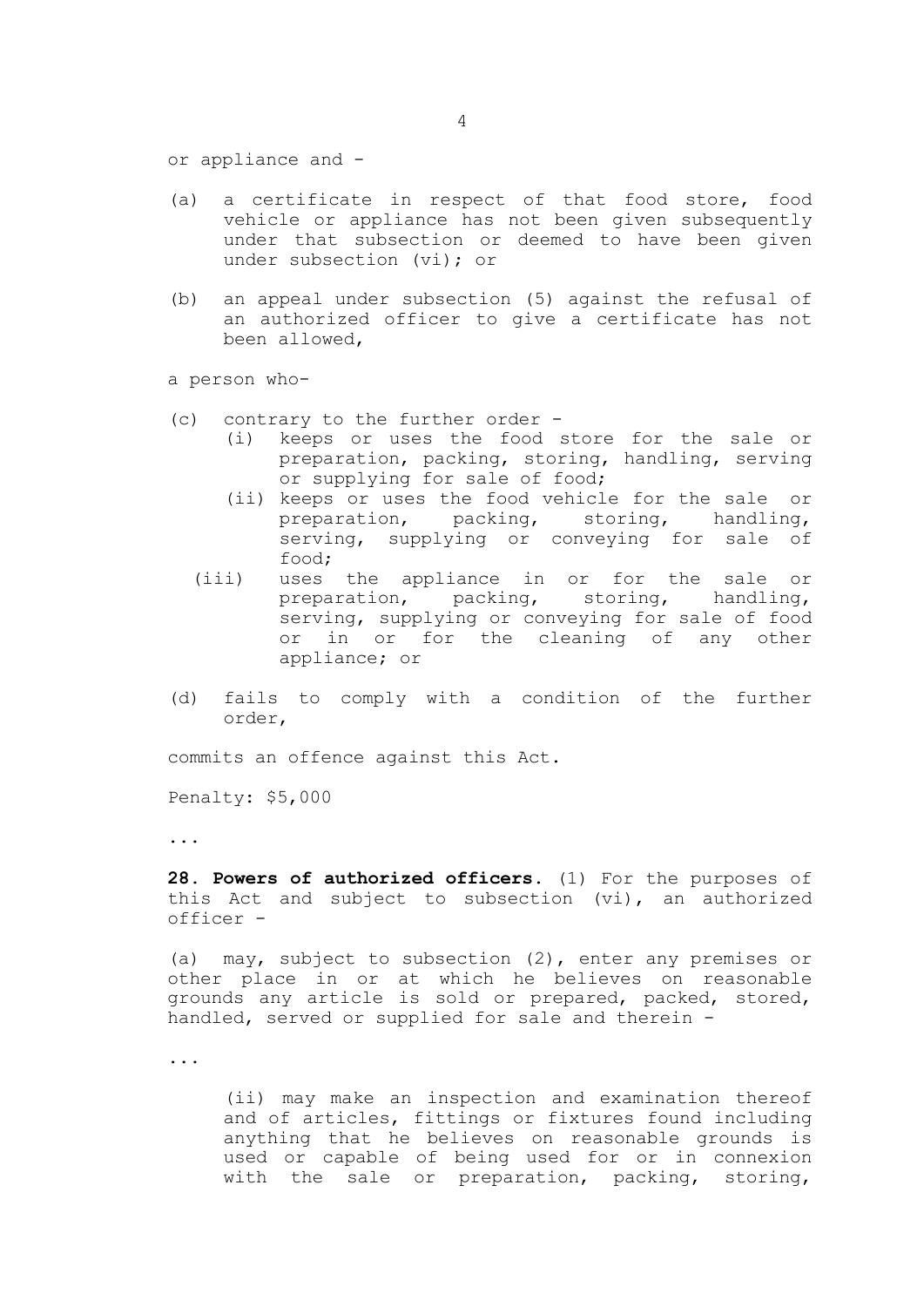handling, serving or supplying for sale of any article.

(iii) may, subject to section 29(6), take and remove therefrom any article or samples of any article;

(iv) may open or order to be opened any container used for the conveyance of goods, or any package or other receptacle of any kind that he believes on reasonable grounds contains any article;

...

(vi) may seize and detain for such time as is necessary any article found by means of or in relation to which he believes on reasonable grounds this Act has been contravened;

(e) may stop, detain and search any vehicle used or that he believes on reasonable grounds is being or is likely to be used for the conveyance of any article or in or on which he believes on reasonable grounds any article is sold or prepared, packed, stored, handled served or supplied for sale and may exercise in relation to that vehicle any of the powers or authorities and discharge any of the functions or duties conferred or imposed upon him by or under this subsection.

...

(5) A person is not obliged under this Act to answer any question or give any information or evidence tending to criminate him.

...

**32. Keeping and storage of certain articles.** An article that has been seized and detained or taken or otherwise obtained under this Act by an authorized officer may, at the direction of an authorized officer -

- (a) be kept and stored in, at or on the premises or other place or vehicle where it was seized and detained or taken or otherwise obtained;
- (b) be removed to any other proper place and there kept and stored.

...

**33. Remedy in respect of articles seized.** (1) Where an article is seized and detained by an authorized officer under section 28, the person from whom the article was seized may within 3 days after the seizure make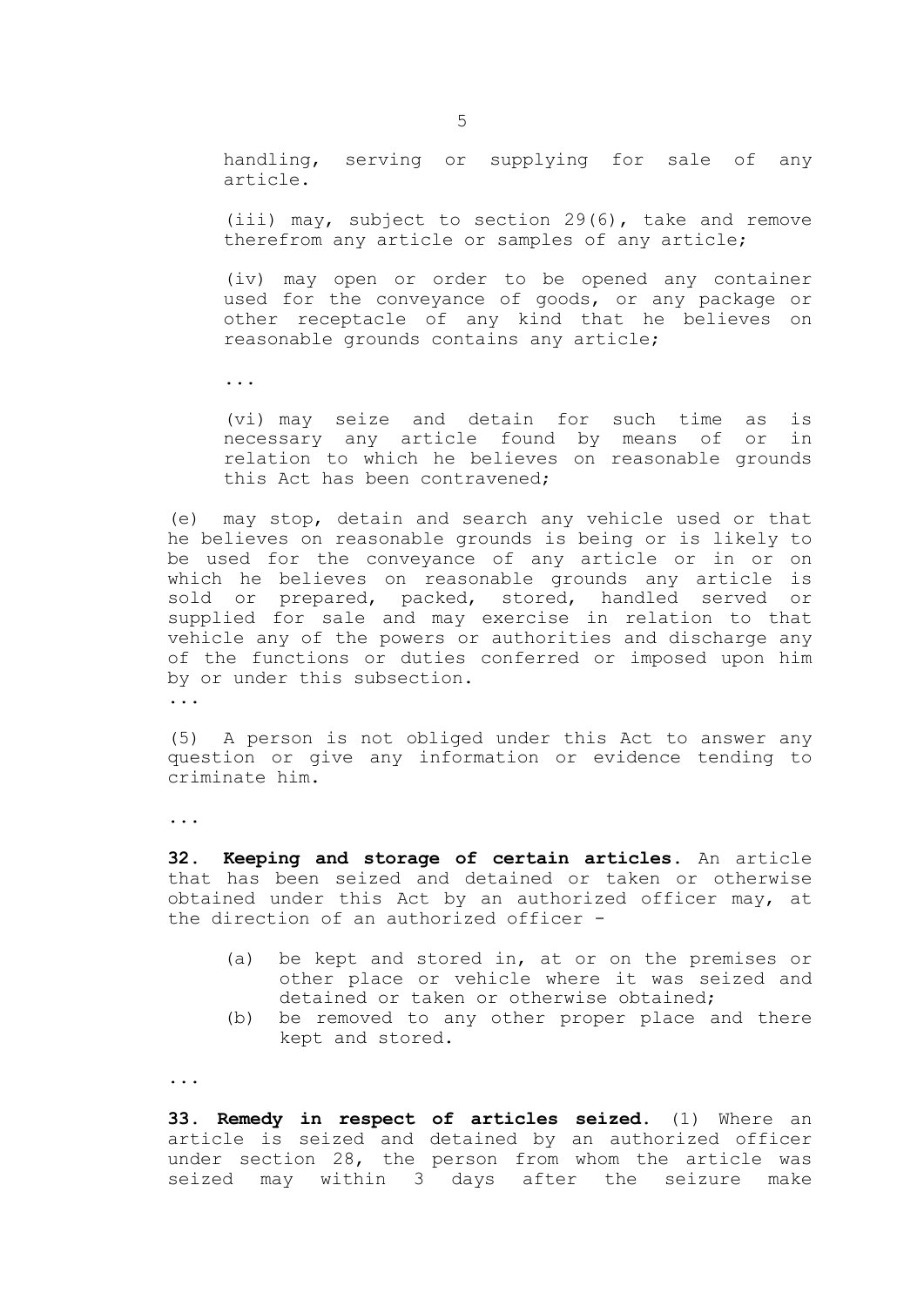application in the prescribed form to a Magistrates Court under the Justices Act 1886-1980 for an order directing the authorized officer to release the article seized by him.

(2) The applicant shall forthwith give to the authorized officer responsible for the seizure and detention of the article in question a copy of the application made under subsection (1).

(3) The court shall thereupon appoint a place, date and time for the hearing of the application and notify the applicant and the authorized officer thereon.

(4) Upon the hearing of an application under subsection  $(1)$  the court -

- (a) if it is satisfied that
	- (i) the authorized officer responsible for the seizure of the article did not have reasonable grounds for believing that the article was one by means of or in relation to which this Act had been contravened; or
	- (ii) the article was not one by means of or in relation to which this Act had been contravened,

may set aside the seizure and detention of the article and order that the article be released from detention otherwise the court shall refuse the application and confirm the seizure and detention;

- (b) may make such order as it thinks fit in respect of the costs and expenses of and incidental to -
	- (i) the application; and
	- (ii) the removal and storage of the article seized.

And order made under this subsection shall be final and without appeal.

(5) Where the application is refused then, upon such refusal, or where an application is not made under subsection (1) then, upon the expiration of the period of 3 days after the seizure, the article seized shall become -

- (a) in the case of an article seized by an authorized officer who is an officer of a Local Authority, the property of the Local Authority; and
- (b) in the case of an article seized by an authorized officer who is an officer of the Department of Health, the property of Her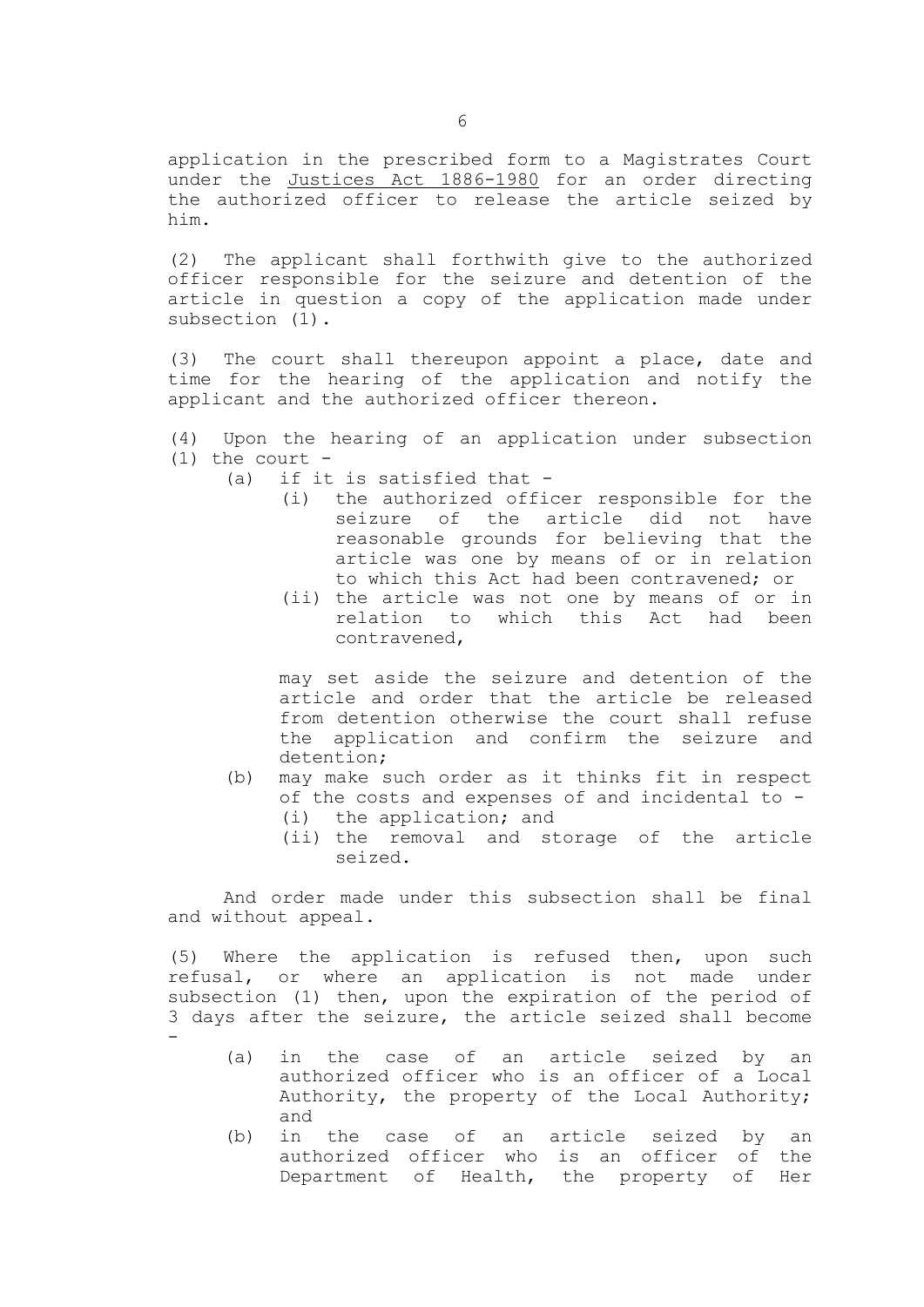Majesty,

and shall be destroyed or otherwise disposed of in the manner determined by the Director-General.

...

## **43. Power of court to order forfeiture.** (1) A court -

- (a) that convicts a person of an offence against this Act; or
- (b) before which a person is charged with an offence against this Act of which he is found guilty or to which he pleads guilty and in respect of which a conviction is not recorded,

may order that -

- (c) the article by means of or in relation to which the offence was committed; or
- (d) any similar article belonging to and found in the possession of the defendant at the time of the commission of the offence,

be forfeited to Her Majesty.

(2) Subject to subsection (3), a court, in addition to exercising the powers conferred upon it by subsection (1), may, upon the application of an authorized officer and such notice as the court determines being given to such persons as the court determines, order that any article seized or any article of a nature similar to that of an article seized by that officer under this Act found with the article so seized be forfeited to Her Majesty.

(3) A court is not empowered to order forfeiture of an article under subsection (2) unless it is satisfied that the article is one by means of or in relation to which this Act is or has been contravened.

(4) Every article forfeited to Her Majesty under this Act shall be disposed of in the manner determined by the Minister."

There are sufficient indications that the definition of "article" in subsection 5(1) is not meant to apply when the word "article" is used in subsection 28(1)(a)(vi).

A number of these indications appear in subsection 28(1)(a) itself. Thus, for example, there are difficulties in substituting vehicle or thing "used for or in connexion with the sale or conveyance for sale of food" in the introductory words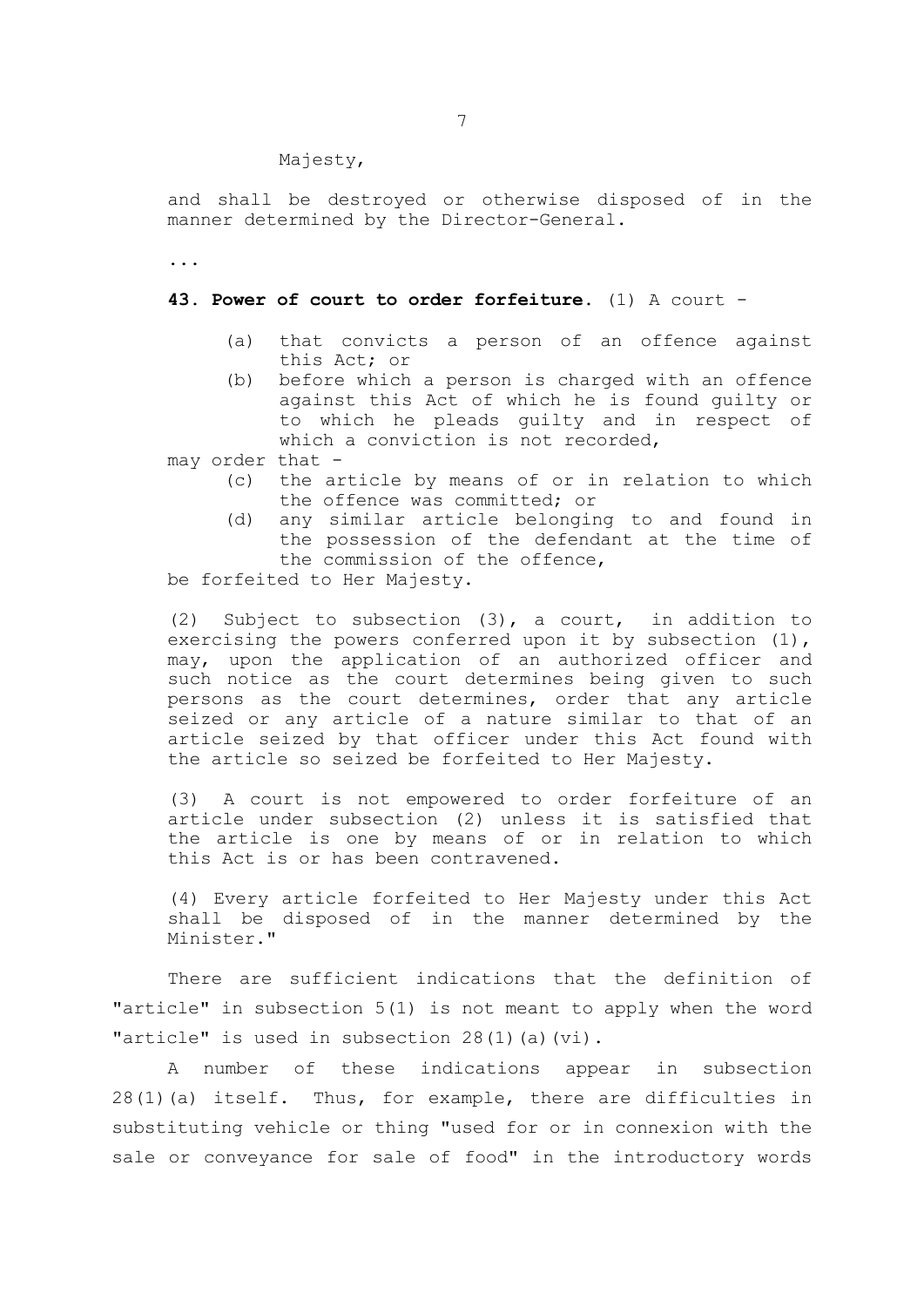to paragraphs (a) and sub-paragraphs (ii), (iii)  $\&$  (iv). Since the introductory words to paragraph (a) seem intended to control the following sub-paragraphs, the tension between the apparent meaning of "article" there and the respondent's argument is of particular importance.

Added to this is the circumstance that, if the respondent is correct, there is substantial overlap between section 21 and subsection 28(1)(a)(vi) and considerable difficulty in reconciling the operation of those two provisions in that area of overlap. Many, perhaps most, breaches of the regulations in relation to a vehicle, including most, if not all, breaches alleged in this case, will involve the "unclean or insanitary condition" of the vehicle. According to the respondent's construction of subsection  $28(1)(a)(vi)$ , this is an offence for which the vehicle may be forthwith seized and detained. However, under section 21, provision is made for notices to put the vehicle into a clean and sanitary condition and it is after a second notice is not complied with that an offence is committed for which a penalty is provided (subsection 21(7)). It is difficult to integrate these specific provisions with respect to a vehicle in an unclean or unsanitary condition with a power to seize the vehicle immediately because it is in breach of the regulations and thus an "article ... in relation to which ... this Act has been contravened."

If the respondent is correct, further overlap which is unlikely to have been intended would occur within subsection 28(1) between paragraph (a)(vi), treating a vehicle as an "article", and paragraph (e), which is concerned with a "vehicle used ... for the conveyance of any article or in or on which ... any article is sold or prepared, packed, stored, handled, received or supplied for sale ... ."

While it is unnecessary to elaborate, section 32 provides another example of a provision in which the word "article" may not bear the defined meaning.

Finally, there is the consequence of the respondent's

8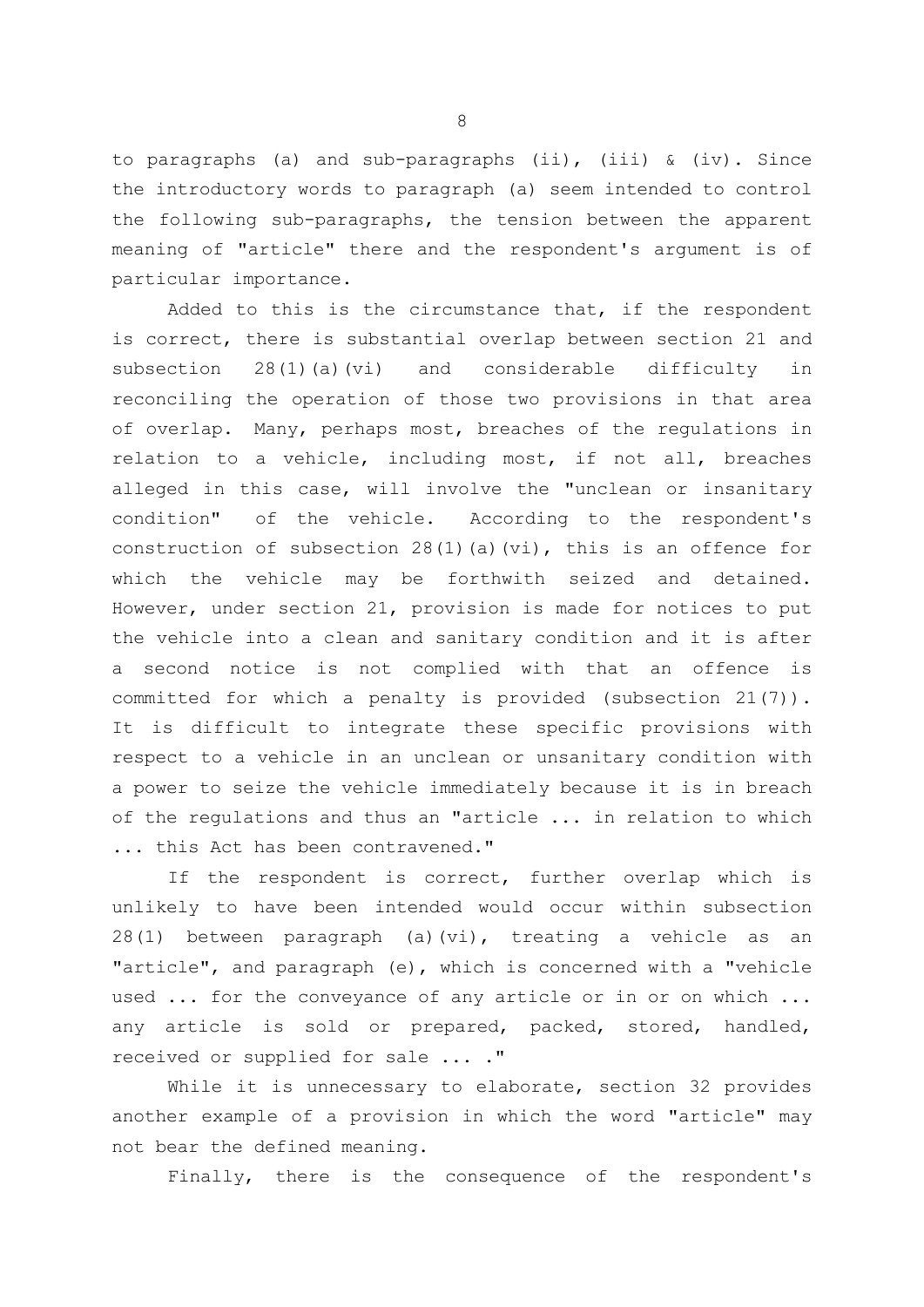contention to be taken into account against its favoured construction. Under section 43, the Court may order forfeiture upon conviction for an offence, including a contravention of the Act as provided for in subsection 21(7). However, an "article" which is seized under section 28 is automatically forfeited under section 33 unless an application for the release of the "article" is made within 3 days and, on the application, the Court is satisfied that there was no proper basis for the seizure. It can scarcely have been contemplated by the legislature that an expensive vehicle may be lost in this way for any breach of the regulations, however minor.

The appeal should be allowed and the declaration sought by the appellant made. The respondent must pay the taxed costs of the appeal and of the hearing below.